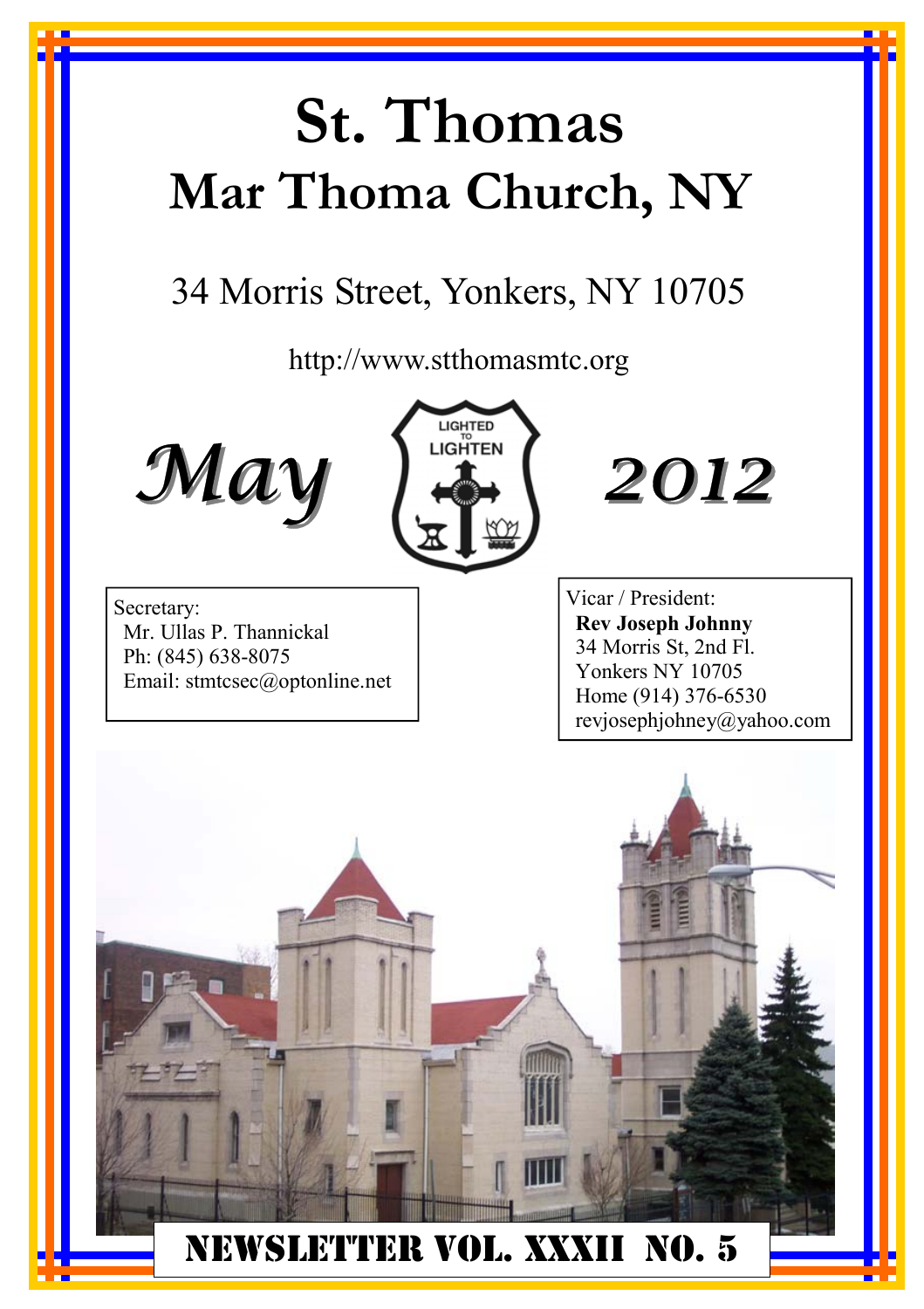#### **WORSHIP SERVICE SCHEDULE**

| Date        | Time                    | Worship                                                                              |
|-------------|-------------------------|--------------------------------------------------------------------------------------|
| Sun, May 6  | $9:30$ am<br>$10:00$ am | Praise & Worship (Malayalam)<br>Holy Communion Service, English                      |
| Sun, May 13 | $9:30$ am<br>$10:30$ am | Praise & Worship (Malayalam), Intercessory Prayer<br>Holy Communion Service, English |
| Sun, May 20 | $9:30$ am<br>$10:30$ am | Praise & Worship (Malayalam), Bible Class<br>Holy Communion Service, Malayalam       |
| Sun, May 27 | $9:30$ am<br>$10:30$ am | Praise & Worship (Malayalam), Bible Class<br>Holy Communion Service, Malayalam       |

### **MAR THOMA SYRIAN CHURCH OF MALABAR LECTIONARY**

| <b>Date</b> | 1st Lesson                  | 2nd Lesson    | <b>Epistle</b> | <b>Gospel</b>                      |
|-------------|-----------------------------|---------------|----------------|------------------------------------|
| Sun, May 6  | Lev. 18:9-16                | Acts. 4:32-37 | 2 Cor. 8:1-9   | St. Luke. 16:19-31                 |
|             | Sun, May 13 2 Kings. 4:8-37 | 2 Cor. 5:1-10 |                | 1 Thes. 4:13-17 St. John. 11:17-26 |
| Sun, May 20 | Isa. 40:25-31               | Acts. 12:1-16 | Acts. 1:12-14  | St. John. 14:25-31                 |
| Sun, May 27 | Eze. 37:1-14                | Acts. 2: 1-21 | Gal. 5:16-26   | St. John. 16:7-13                  |

#### **IMPORTANT DAYS IN SABHA/DIOCESAN CALENDAR**

| <b>Date</b> | <b>Importance of the Day</b>                           |
|-------------|--------------------------------------------------------|
| Tue, May 1  | May Day.                                               |
| Sun, May 6  | Expression of God's Love-Metropolitan's Fund           |
| Tue, May 8  | St. John the Apostles' Day                             |
| Sun, May 13 | The Hope of Resurrection (5th Sunday after Easter)     |
| Thu, May 17 | Feast of Ascension of our Lord (40th Day after Easter) |
| Sun, May 20 | The Church that has to wait upon to receive power      |
| Sun, May 27 | The Feast of Pentecost (50th Day after Easter)         |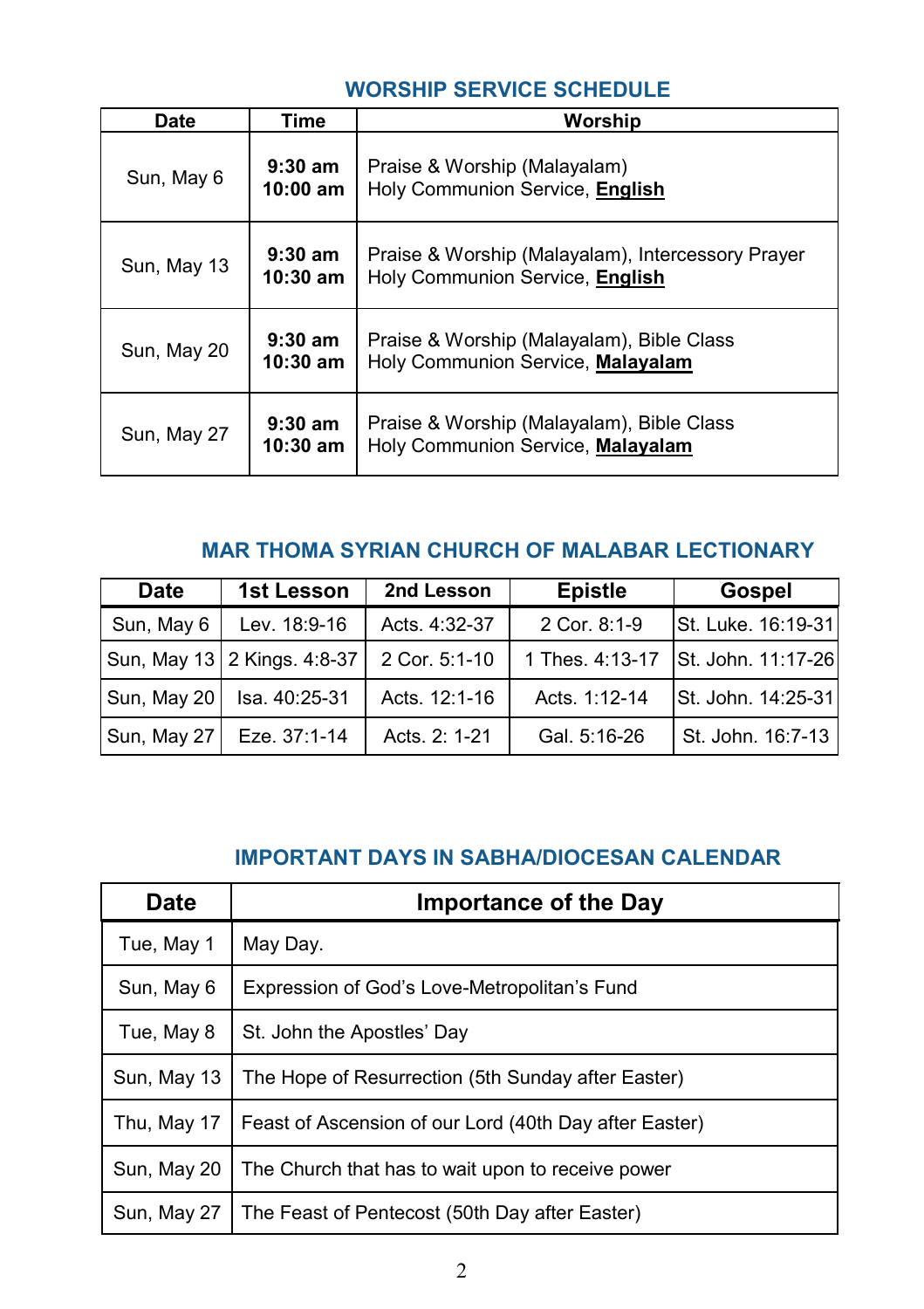

Dearly Beloved in Christ,

Greetings in the most precious name of our Lord and Savior Jesus Christ!

 The month of May reminds me of the day we landed in the United States two years back. Once again I recall to my mind the warmth and cordiality that we experienced on our arrival at JFK. The fellowship and intimacy that we shared with the St. Thomas family for the past 24



months of our spiritual journey are really worth remembering. I thank God for all the providence and spiritual strength that we experienced in our ministry and earnestly pray to the Lord for His continued blessings and guidance.

 By the grace of God we are approaching the final stage of the reconstruction of the Church building. Praise the Lord for all his mercies during the last four months in the reconstruction process. Apart from God's grace, it is our resolve and the oneness of our heart, that made all these things possible.

 As Nehemiah says, "the God of Heaven will give us success. We His servants will start rebuilding."(Neh. 2:20) We need a zeal and enthusiasm in our pursuits for God's work. As Nehemiah did, we have to pray fervently and work passionately without counting the cost and consequences. For him the condition of God's city was a great concern. "Jerusalem lies in ruins, and its gates have been burned with fire. Come, let us rebuild the wall of Jerusalem and we will no longer be in disgrace". (Neh.2: 13) The prayer that Nehemiah prayed, seeing the condition of God's city, is moving and heart rending (1:4-11). Let us also pray, with broken heart, confessing our sins and transgressions so that God may enable us to complete the remaining work.

 I thank God for all your cooperation and generous giving in this venture. Generous giving is a Christian virtue and a gift from God. Nevertheless, it is sad that some of our members haven't contributed up to their ability. I once again appeal to all those who haven't participated or partially participated to open your heart and purse to meet the dire need of our parish.

 From May onwards, the Rochester Mar Thoma Congregation was merged as a separate Prayer group of our Parish as per the decision of the Episcopal Synod. As a faith community, it is our Christian responsibility to extent fellowship and spiritual support to uplift them and to nurture them spiritually.

 The new Youth Chaplain, Rev. V.M. Mathew will take charge from the first week of May. Achen is a very talented youth leader who led the Mar Thoma Yuvajanasakhyam, as its Assistant General Secretary for a term of three years and coming to the US after having completed his M.Th. studies in Biblical theology. I hope and pray that V.M. Mathew Achen's ministry among our youths will be effective and fruitful. Let us whole-heartedly welcome our new Youth Chaplain and family to our midst.

Prayerful regards, and best wishes, yours in His ministry,

Rev. Joseph Johnny Vicar

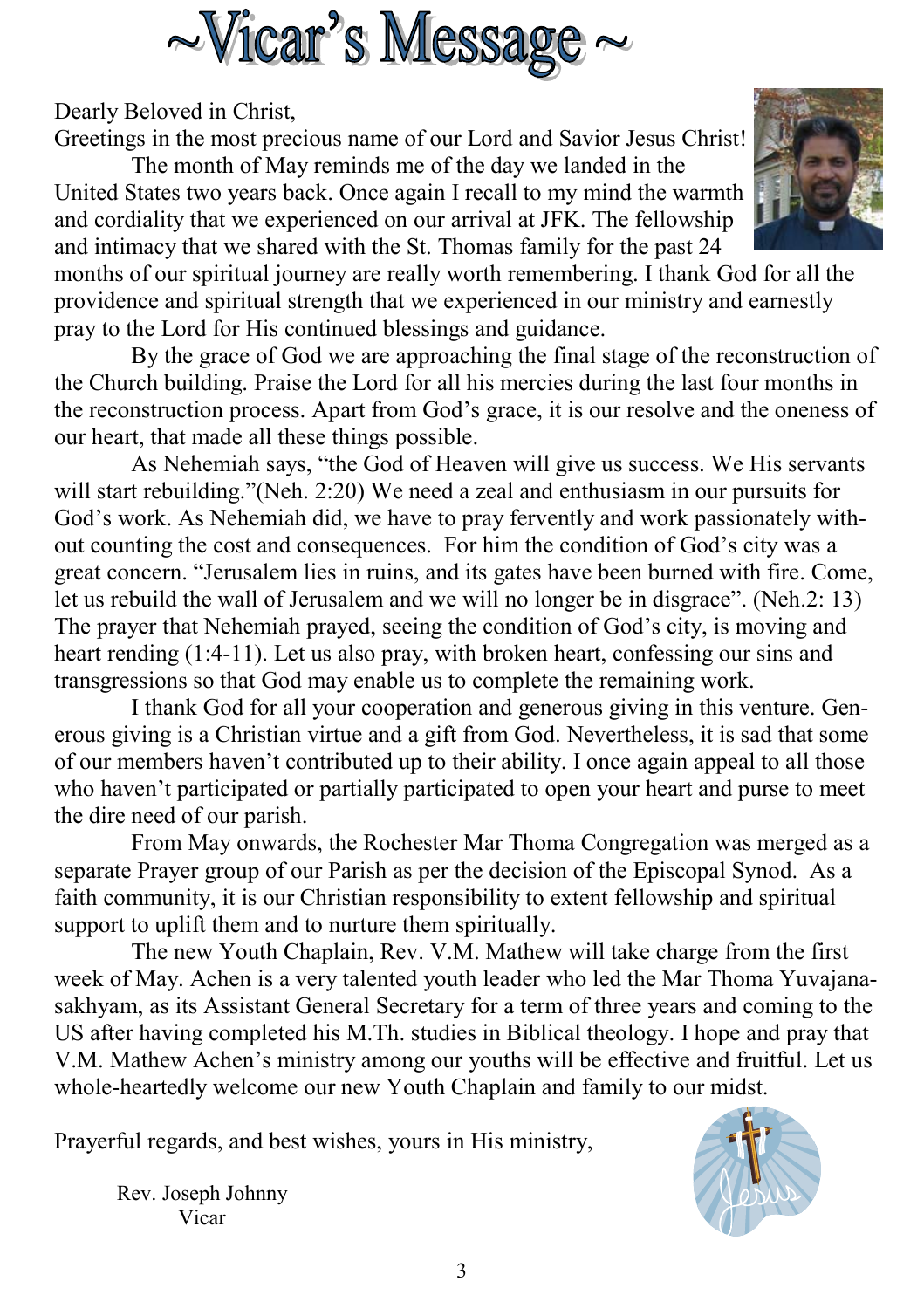

## **Area Prayer Meetings**

| Area                                            | Date & Time                       | Location                                             |
|-------------------------------------------------|-----------------------------------|------------------------------------------------------|
| Yonkers South<br>(McLean Ave) /<br><b>Bronx</b> | Sun, May 06,<br>$6:30$ pm         | Dr. Thomas David<br>Yonkers, NY                      |
| Queens/Long<br>Island                           | TBA                               | TBA                                                  |
| Manhattan/ NJ                                   | Sat, May 12<br>11:00am            | Mr. Simon Ninan<br>Mickleton, NJ                     |
| <b>Upper West-</b><br>chester / CT              | Sat, May 12,<br>$7:00$ pm         | Mr. Johnkutty Geevarghese<br><b>White Plains, NY</b> |
| Yonkers East<br>(Central Ave)                   | Sat, May 19<br>7:00 <sub>pm</sub> | Mr. John P. Thomas<br>Yonkers, NY                    |
| Rockland                                        | Sun, May 20,<br>$6:30$ pm         | Mr. Rajan Chacko<br>Orangeburg, NY                   |
| Yonkers West<br>(Church-<br>Riverdale)          | Sat, May 26,<br>6:30 pm           | Mr. Yohannan Yohannan<br>Yonkers, NY                 |
| Yonkers North<br>(Broadway)                     | <b>TBA</b>                        | TBA                                                  |

## **Monthly Fasting Prayer**

| <b>Event</b>              | Date & Time            | Location                         |
|---------------------------|------------------------|----------------------------------|
| Monthly<br>Fasting Prayer | Sat, May 26<br>10:00am | Mr. Jacob Vaidian<br>Yonkers, NY |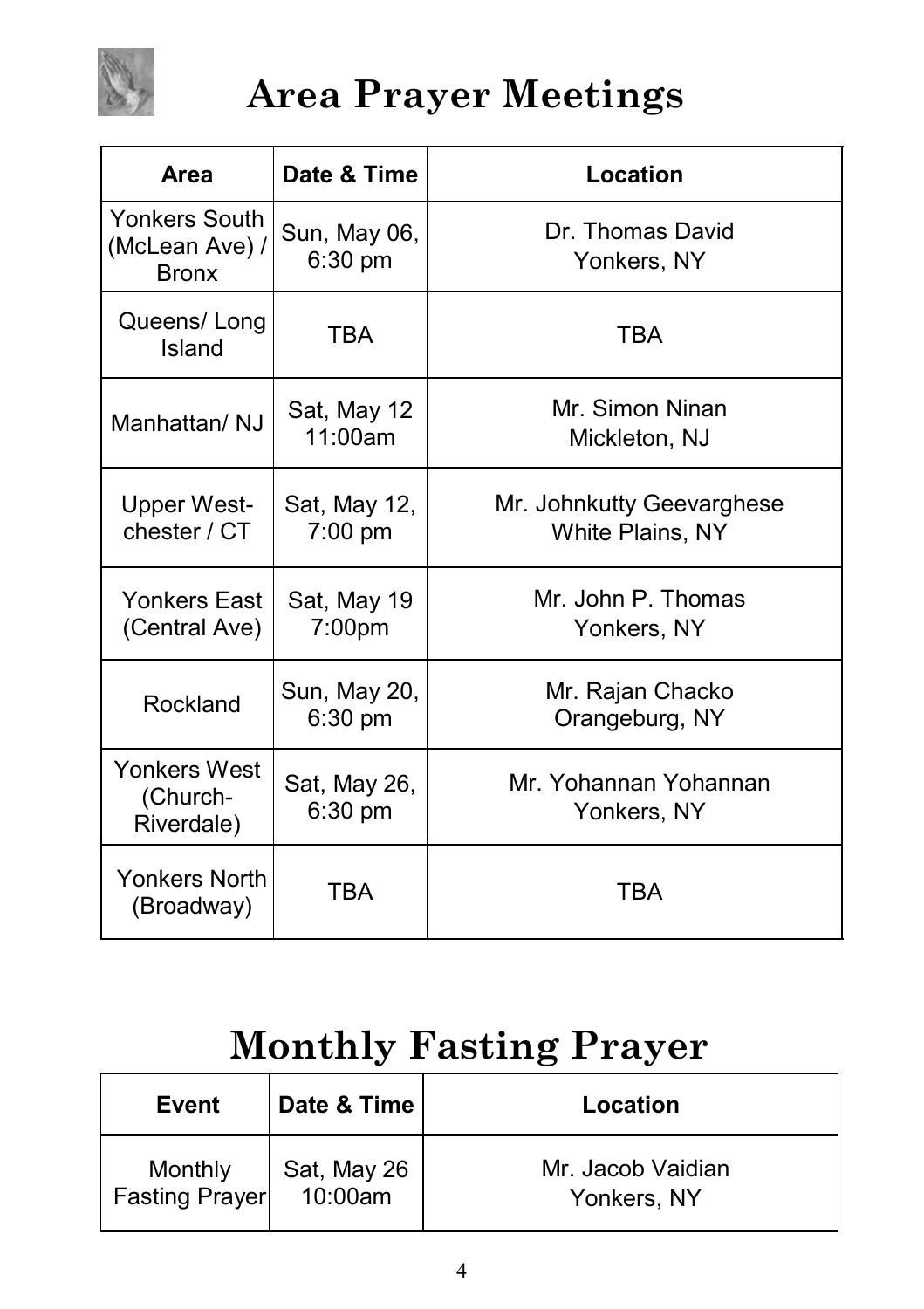# **Organizational Meetings**

### **Sevika Sangham**

### **Bible Study** - 3rd Sunday at Church **Friday Prayer Meeting**

| <b>Sevika</b><br><b>Sangham</b> | Date & Time  | Location                |  |
|---------------------------------|--------------|-------------------------|--|
| Friday                          | Fri, May 4,  | Mrs. Mariamma Shaji     |  |
| Prayer                          | $9:30$ am    | Pomona, NY              |  |
| Friday                          | Fri, May 11, | Mrs. Lizy David         |  |
| Prayer                          | $9:30$ am    | Yonkers, NY             |  |
| Friday                          | Fri, May 18, | Mrs. Marykutty Varghese |  |
| Prayer                          | 10:00 am     | Yonkers, NY             |  |
| Friday                          | Fri, May 25, | Mrs. Mini Jacob         |  |
| Prayer                          | $9:30$ am    | Yonkers, NY             |  |

### **Edavaka Mission**

**Prayer Meeting** in the parsonage basement every **Wednesday** at **7:00 PM EXCEPT:** 

| Event                     | Date & Time            | Location                        |
|---------------------------|------------------------|---------------------------------|
| Edavaka<br><b>Mission</b> | Wed, May 2,<br>7:00 pm | Mr. Abraham Koshy<br>Pelham, NY |

### *"Therefore I tell you, whatever you ask for in prayer, believe that you have received it, and it will be yours." Mark 11:24*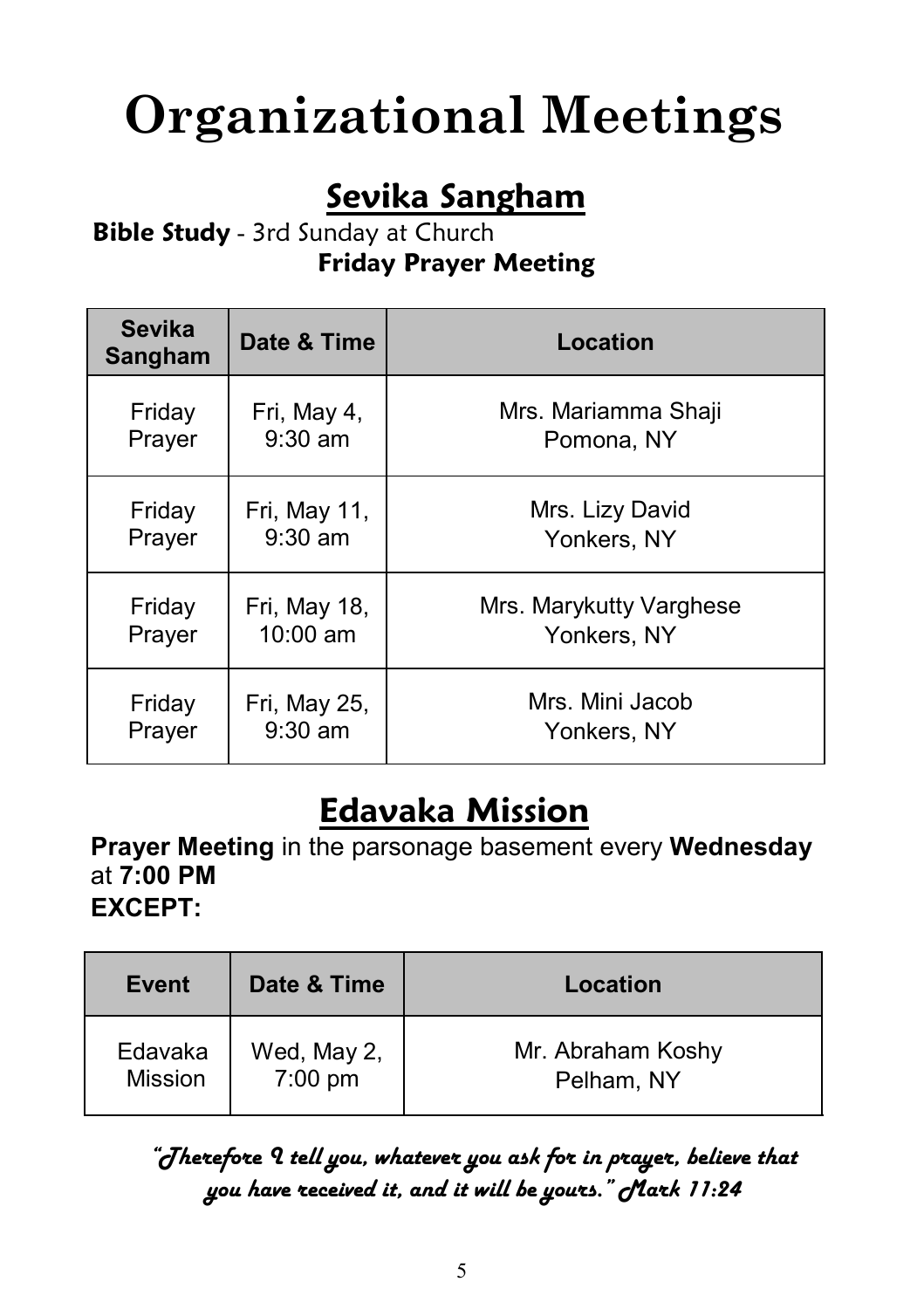### **Youth Fellowship**

| <b>Event</b>       | Date & Time                          | Location                                   |
|--------------------|--------------------------------------|--------------------------------------------|
| Weekly<br>Meeting  | <b>Every Sunday</b><br>After service | Held in the Chapel                         |
| <b>Bible Study</b> | TBA                                  | Will be announced or e-mailed each<br>week |

### **Sunday School**

Sunday School starts at 9:00 am

### **Young Family Fellowship**

| <b>Event</b>          | Date & Time | Location |
|-----------------------|-------------|----------|
| Fellowship<br>Meeting | TBA         | TBA      |

### **Yuvajana Sakhyam**

| <b>Event</b>      | Date & Time | Location |
|-------------------|-------------|----------|
| Cottage<br>Prayer | TBA         | TBA      |

*"Children's children are a crown to the aged, and parents are the pride of their children." Proverbs 17:6*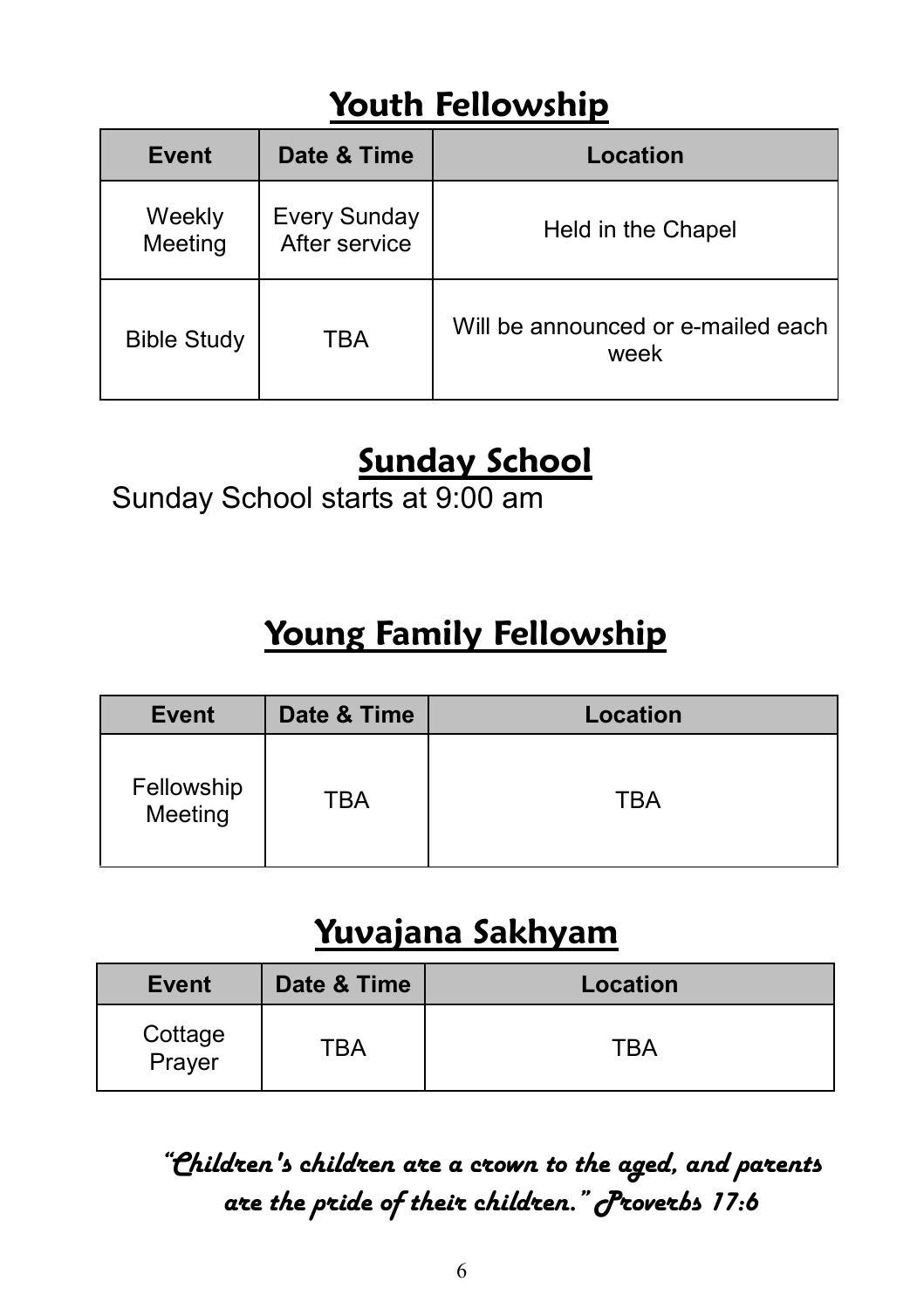# **Sunday School Calendar for 2012**

| <b>Diocesan Examination</b><br><b>Bible Quiz</b><br><b>VBS Training @ Ebenezer MTC</b><br>3rd/Final Examination<br><b>Teachers Meeting</b><br><b>Diocesan Examination Paper Evaluation</b><br>@ Long Island MTC                            | May: 6, 2012<br>May: 27, 2012<br>May: 12, 202<br>April/May<br>May<br>TBA     |
|--------------------------------------------------------------------------------------------------------------------------------------------------------------------------------------------------------------------------------------------|------------------------------------------------------------------------------|
| <b>Eng: Mal: Group Song Tryouts</b>                                                                                                                                                                                                        | June: 3, 2012                                                                |
| <b>Sunday School Field Trip</b>                                                                                                                                                                                                            | June: 2, 2012                                                                |
| <b>Sunday School Competition</b>                                                                                                                                                                                                           | June: 10, 2012                                                               |
| Junior / Senior Conference @ Ramapo                                                                                                                                                                                                        | July 19-22, 2012                                                             |
| <b>VBS</b>                                                                                                                                                                                                                                 | <b>July 23-29</b>                                                            |
| <b>Teachers Meeting</b><br><b>Teachers Meeting &amp; General Body</b><br>Sunday School Begins (2012-2013)<br><b>Regional Competition @ Epiphany MTC</b><br><b>Sunday School Anniversary</b><br><b>Students &amp; Teacher's: Dedication</b> | July<br><b>August</b><br>Sept: 2, 2012<br>Sept: 15, 2012<br>August: 26, 2012 |
| <b>Teachers Meeting</b>                                                                                                                                                                                                                    | Sep: 2, 2012<br>Sep: 2, 2012                                                 |
| <b>Center A &amp; B Teachers Training</b>                                                                                                                                                                                                  | Oct: 20, 2012                                                                |
| Regional WSS Celebration @ St. Johns                                                                                                                                                                                                       | Nov: 3, 2012                                                                 |
| <b>Regional Teachers Conference</b>                                                                                                                                                                                                        | Dec: 1, 2012                                                                 |
| <b>Sister Sunday Schools</b>                                                                                                                                                                                                               |                                                                              |